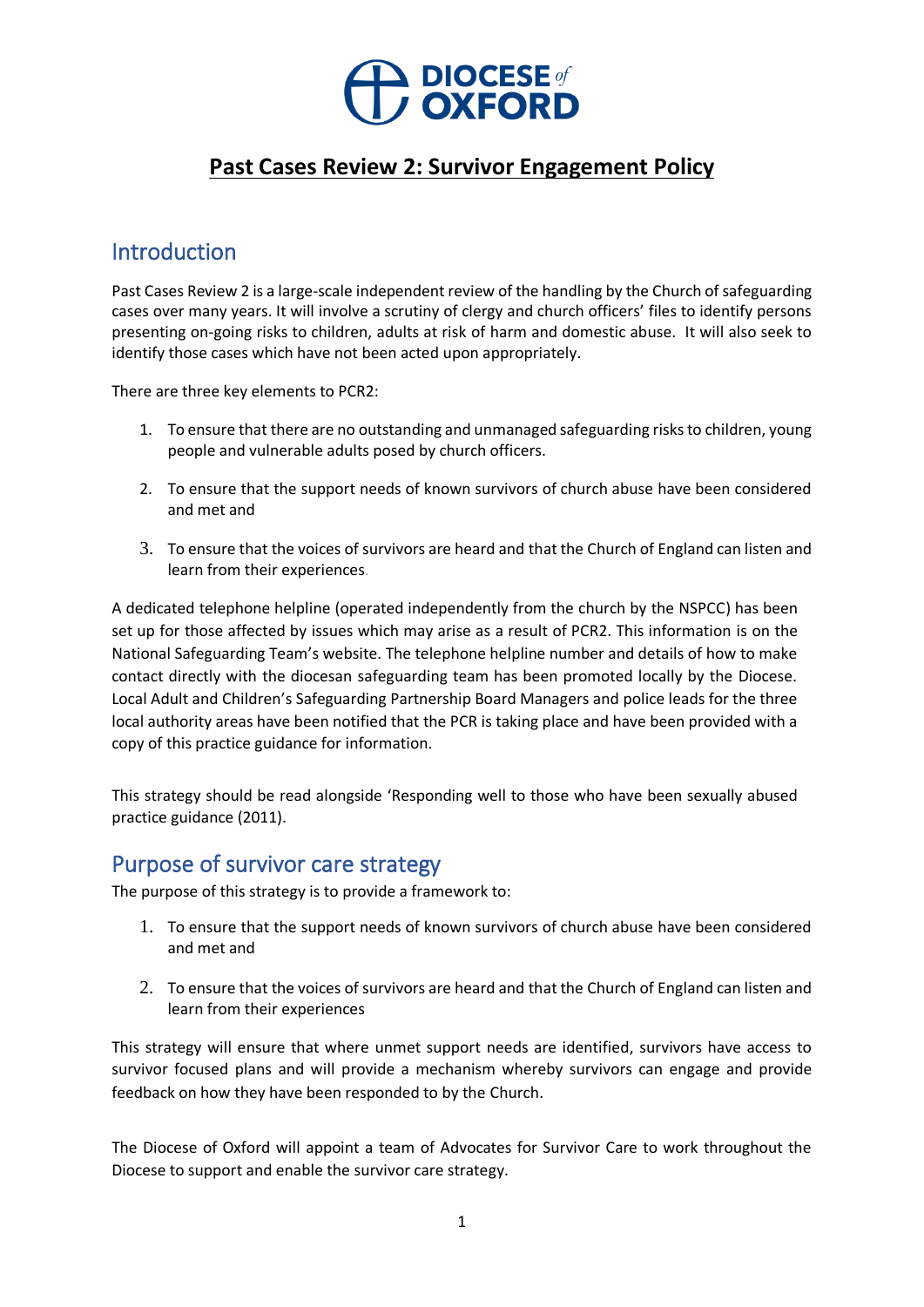

## The Role of the Advocate for Survivor Care

The role of the Advocate for Survivor Care will be to provide survivor care, support and engagement.

The Advocate will:

- liaise with the survivor to identify whether they have any unmet support needs
- be responsible for developing and implementing a survivor focused plan
- liaise with the survivor to identify whether they would be willing to engage and provide feedback on how they have been responded to by the Church
- obtain feedback from those survivors who are willing to engage
- feed insights from survivors to the Diocese to enable lessons to be learnt and to improve the Diocesan response to survivors going forwards

#### Initial engagement with survivors

The Diocese is committed to ensuring that the support needs of all those impacted by PCR2 are considered and provided for.

Under this strategy, survivors may be identified from the following categories:

- 1. Where the diocese is in current contact with survivors who have experienced abuse by clergy or church officers
- 2. Where survivors make contact with the Diocese having become aware of the PCR2 process or
- 3. Where survivors are identified as part of the PCR2 process

In every case where engaging with those with lived experience of abuse is considered, their wellbeing will be the paramount consideration. It is very important that time is taken to consider the current circumstances of the individual and whether they have previously indicated their willingness to be contacted by the diocese in this way.

Where the diocese is in current contact with survivors who have experienced abuse by clergy or church officers, the safeguarding team will make initial contact with them. Otherwise, the Independent Reviewer (IR) will be responsible for making initial contact with the survivor.

Planning the approach to any individual will involve a gentle, non-intrusive contact to see if further discussion or involvement would be welcomed. The IR will explain the purpose of the PCR2 and enquire whether the survivor would welcome further discussion on their support needs and whether they would be willing to be involved in the survivor engagement Policy.

If the survivor indicates a willingness to engage on either a discussion on their support needs and/or their willingness to be involved in the survivor engagement policy, the IR will immediately put them in contact with an Advocate for Survivor Care.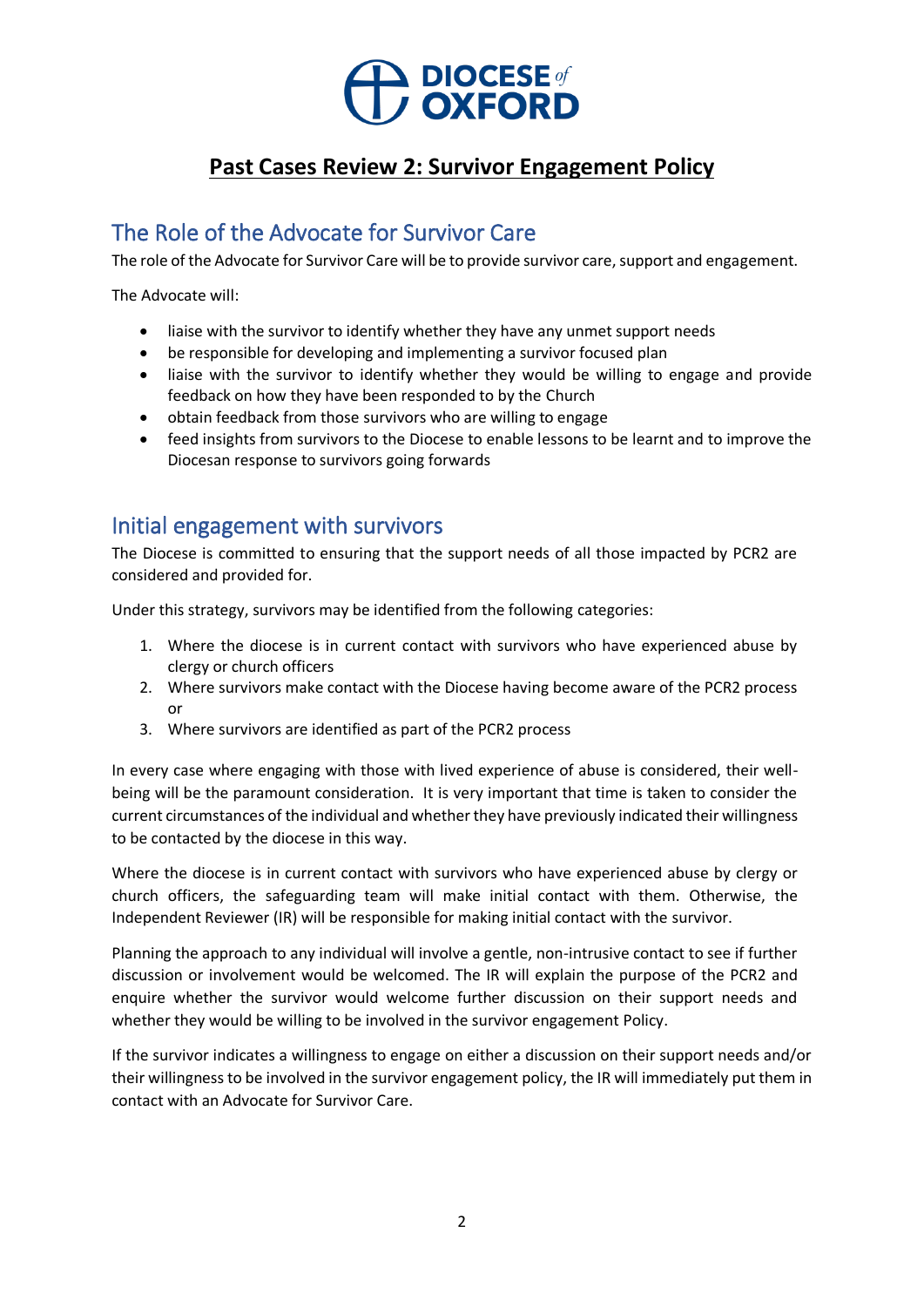

#### Identification of unmet support needs

It is the role of the Advocate to ensure that there is a broad spectrum of support options available to meet the needs of those who may be seeking support. Provision of support will be discussed with statutory agencies where there is police or local authority involvement so that there can be a coordinated response with the survivor at the centre.

Where a survivor has confirmed that they are willing or wish to be in contact with an Advocate, the Advocate should explore with the survivor whether they have unmet support needs and how the survivor feels those support needs might be best met. This could include cases where no contact has previously been made with the survivor or where the survivor has previously asked for help but there is no evidence that appropriate support has been provided or offered.

If unmet support needs are identified, the Advocate will, in liaison with the survivor, develop a survivor focused plan tailored to meet those needs. Wherever possible, the Advocate should have considered the outline requirements of any such plan in advance so that it can be implemented as soon as possible for the benefit of the survivor.

### Survivor focused plan

From the outset the survivorshould be asked what would best meet their needs and the plan should be developed in direct liaison with the survivor.

The survivor focused plan should include (but may not be limited to):

- Planned pastoral care. Such pastoral care could be offered by the Advocate or another person within the Church context
- The development of a support network for the survivor. This may include friends and family, professionals involved with the survivor and/or members of the Church family
- Access to support groups and helplines relevant to the survivor. This should include contact details for local statutory agencies including the police and social care, where appropriate
- Access to support and care that is provided independently from the church context. Such support may be provided through local partnerships (e.g. Victim Support, Rape Crisis, local charities) and may include psychological support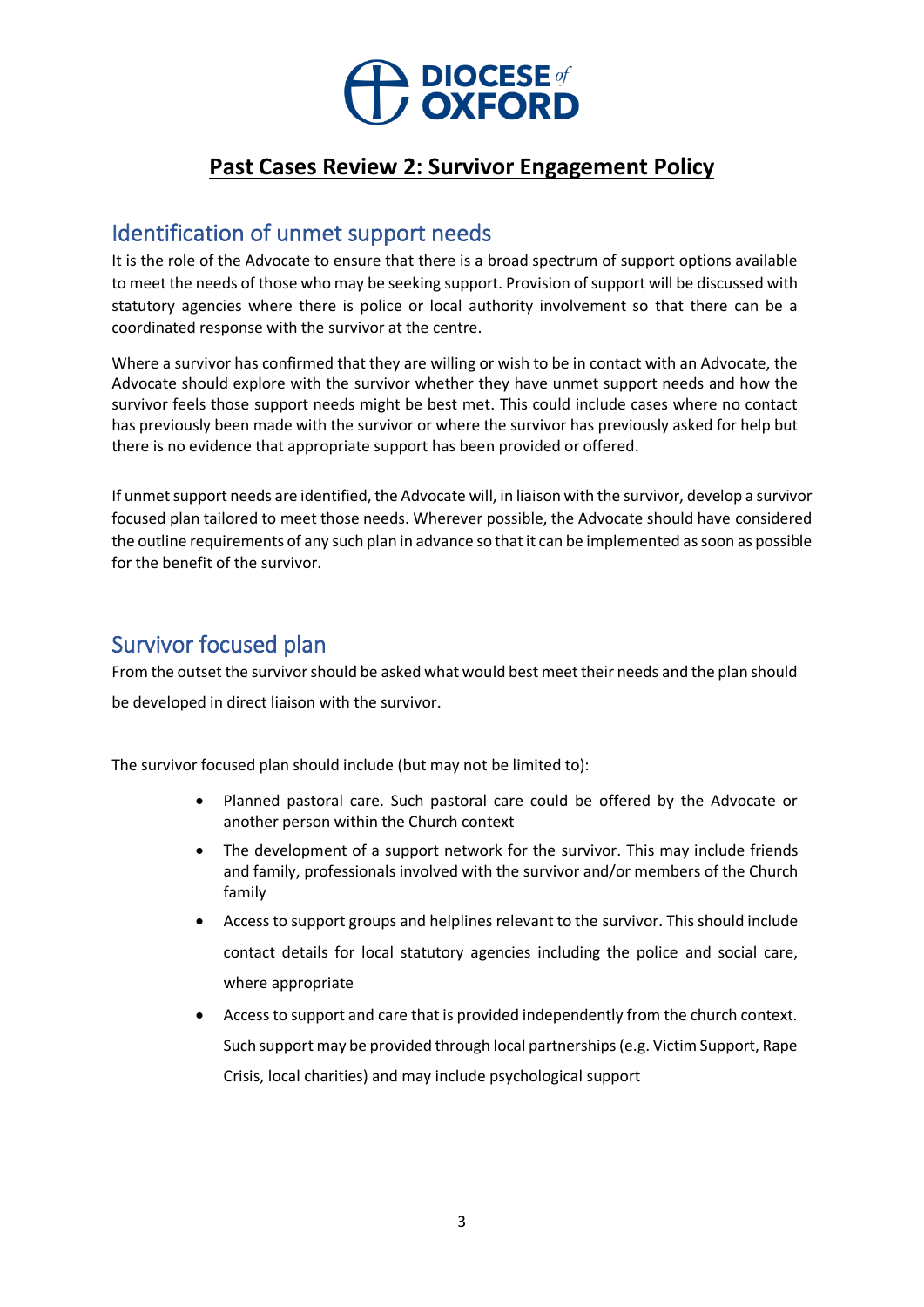# **A DIOCESE**

## **Past Cases Review 2: Survivor Engagement Policy**

Once the survivor focused plan has been finalised and agreed with the survivor, it should be implemented as soon as possible and reviewed by the Advocate at regular intervals to ensure it is meeting the survivor's needs.

#### Survivor Feedback

The Advocate should explore with the survivor whether they would be willing to provide feedback on how they have been responded to by the Church following their experiences. The purpose of the invitation to engage is to generate information about how victims and survivors have been responded to by the church.

The Advocate should make clear to the victim that:

- The offer of a survivor focused plan is not in any way conditional on the survivor providing feedback under the strategy and the two can exist independently of the other. For example, the survivor may wish to give feedback but not have a survivor focused plan or vice versa.
- In providing feedback, the survivor can be assured of support and of anonymity
- Any information shared will be protected
- In seeking feedback, the Advocate is not able to pursue any personal concerns or issues which individuals may have relating to how they may have been responded to in the past
- That the feedback will be shared with the PCR2 Reference Group to assist the diocese to improve their response to victims and survivors going forwards

In providing feedback, the survivor should be invited to:

- Share the response they received from the Church
- Comment on how helpful they found the response and
- Comment on what could have been done differently to improve the response
- Make any other representations which they feel may be helpful to the PCR2 Reference Group

# Reporting to the PCR2 Reference Group

The Diocese will appoint 4 Advocates to cover the regional spread of the Diocese. One Advocate will be appointed as Lead Advocate and will be responsible for collating feedback from the other Advocates and sharing it with the PCR2 Reference Group. All feedback shared will be anonymised and will be shared in a sensitive manner.

The PCR2 Reference Group will use the feedback shared by victims to develop a portfolio of lessons learnt to be shared with the Safeguarding Panel and Safeguarding Team with the aim of improving and strengthening the Diocesan response to victims and survivors going forwards.